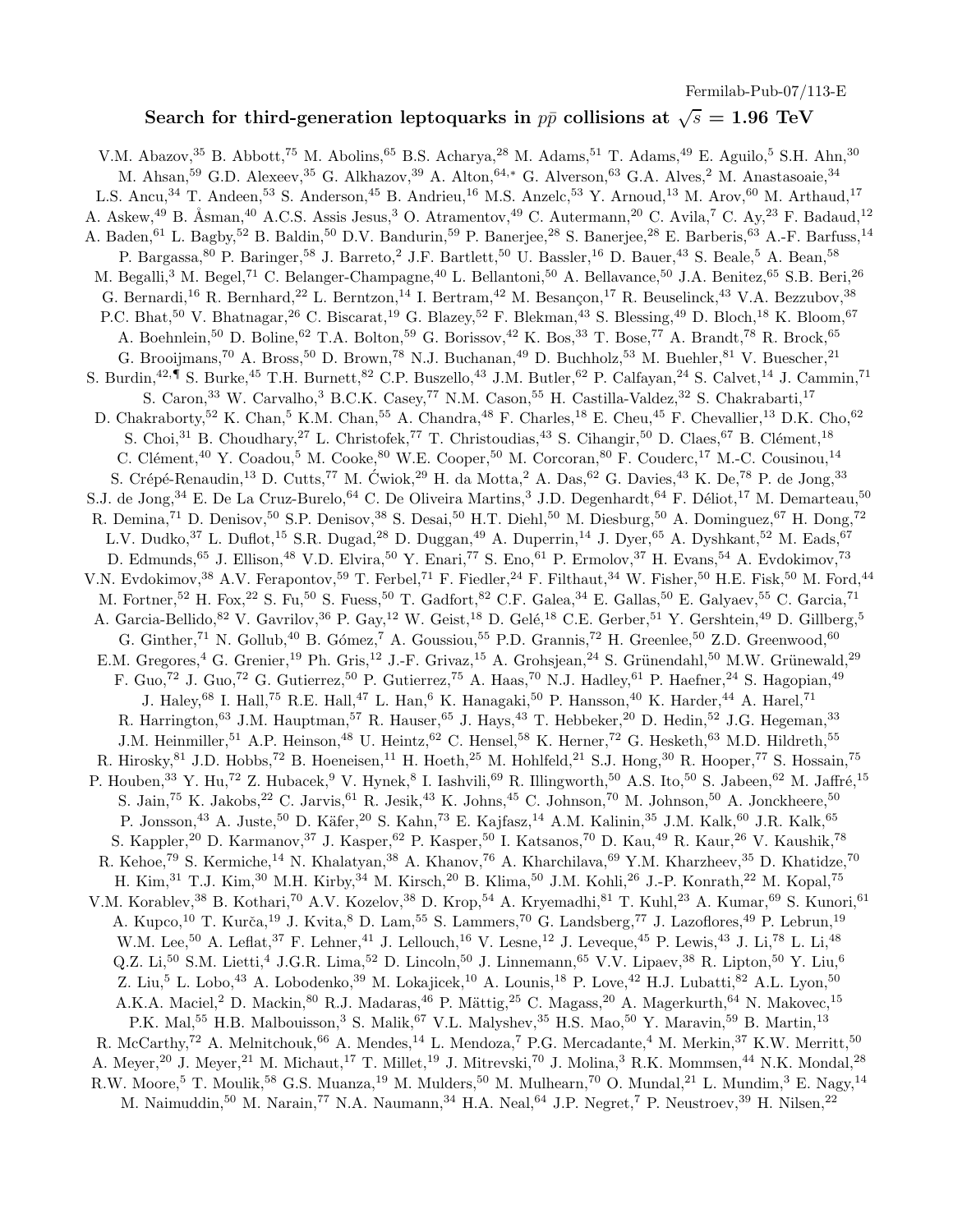C. Noeding,<sup>22</sup> A. Nomerotski,<sup>50</sup> S.F. Novaes,<sup>4</sup> T. Nunnemann,<sup>24</sup> V. O'Dell,<sup>50</sup> D.C. O'Neil,<sup>5</sup> G. Obrant,<sup>39</sup> C. Ochando,<sup>15</sup> D. Onoprienko,<sup>59</sup> N. Oshima,<sup>50</sup> J. Osta,<sup>55</sup> R. Otec,<sup>9</sup> G.J. Otero y Garzón,<sup>51</sup> M. Owen,<sup>44</sup> P. Padley,<sup>80</sup> M. Pangilinan,<sup>77</sup> N. Parashar,<sup>56</sup> S.-J. Park,<sup>71</sup> S.K. Park,<sup>30</sup> J. Parsons,<sup>70</sup> R. Partridge,<sup>77</sup> N. Parua,<sup>54</sup> A. Patwa,<sup>73</sup> G. Pawloski,  $80$  P.M. Perea,  $48$  K. Peters,  $44$  Y. Peters,  $25$  P. Pétroff,  $15$  M. Petteni,  $43$  R. Piegaia,  $1$  J. Piper,  $65$ M.-A. Pleier,<sup>21</sup> P.L.M. Podesta-Lerma,<sup>32,§</sup> V.M. Podstavkov,<sup>50</sup> Y. Pogorelov,<sup>55</sup> M.-E. Pol,<sup>2</sup> A. Pompoš,<sup>75</sup> B.G. Pope, <sup>65</sup> A.V. Popov, <sup>38</sup> C. Potter, <sup>5</sup> W.L. Prado da Silva, <sup>3</sup> H.B. Prosper, <sup>49</sup> S. Protopopescu,<sup>73</sup> J. Qian, <sup>64</sup> A. Quadt,<sup>21</sup> B. Quinn,<sup>66</sup> A. Rakitine,<sup>42</sup> M.S. Rangel,<sup>2</sup> K.J. Rani,<sup>28</sup> K. Ranjan,<sup>27</sup> P.N. Ratoff,<sup>42</sup> P. Renkel,<sup>79</sup> S. Reucroft,<sup>63</sup> P. Rich,<sup>44</sup> M. Rijssenbeek,<sup>72</sup> I. Ripp-Baudot,<sup>18</sup> F. Rizatdinova,<sup>76</sup> S. Robinson,<sup>43</sup> R.F. Rodrigues,<sup>3</sup> C. Royon,<sup>17</sup> P. Rubinov,<sup>50</sup> R. Ruchti,<sup>55</sup> G. Safronov,<sup>36</sup> G. Sajot,<sup>13</sup> A. Sánchez-Hernández,<sup>32</sup> M.P. Sanders,<sup>16</sup> A. Santoro,<sup>3</sup> G. Savage,<sup>50</sup> L. Sawyer,<sup>60</sup> T. Scanlon,<sup>43</sup> D. Schaile,<sup>24</sup> R.D. Schamberger,<sup>72</sup> Y. Scheglov,<sup>39</sup> H. Schellman,<sup>53</sup> P. Schieferdecker,<sup>24</sup> T. Schliephake,<sup>25</sup> C. Schmitt,<sup>25</sup> C. Schwanenberger,<sup>44</sup> A. Schwartzman,<sup>68</sup> R. Schwienhorst,<sup>65</sup> J. Sekaric,<sup>49</sup> S. Sengupta,<sup>49</sup> H. Severini,<sup>75</sup> E. Shabalina,<sup>51</sup> M. Shamim,<sup>59</sup> V. Shary,<sup>17</sup> A.A. Shchukin,<sup>38</sup> R.K. Shivpuri,<sup>27</sup> D. Shpakov,<sup>50</sup> V. Siccardi,<sup>18</sup> V. Simak,<sup>9</sup> V. Sirotenko,<sup>50</sup> P. Skubic,<sup>75</sup> P. Slattery,<sup>71</sup> D. Smirnov,<sup>55</sup> R.P. Smith,<sup>50</sup> G.R. Snow,<sup>67</sup> J. Snow,<sup>74</sup> S. Snyder,<sup>73</sup> S. Söldner-Rembold,<sup>44</sup> L. Sonnenschein,<sup>16</sup> A. Sopczak,<sup>42</sup> M. Sosebee,<sup>78</sup> K. Soustruznik,<sup>8</sup> M. Souza,<sup>2</sup> B. Spurlock,<sup>78</sup> J. Stark,<sup>13</sup> J. Steele,<sup>60</sup> V. Stolin,<sup>36</sup> A. Stone,<sup>51</sup> D.A. Stoyanova,<sup>38</sup> J. Strandberg,<sup>64</sup> S. Strandberg,<sup>40</sup> M.A. Strang,<sup>69</sup> M. Strauss,<sup>75</sup> R. Ströhmer,<sup>24</sup> D. Strom,<sup>53</sup> M. Strovink,<sup>46</sup> L. Stutte,<sup>50</sup> S. Sumowidagdo,<sup>49</sup> P. Svoisky,<sup>55</sup> A. Sznajder,<sup>3</sup> M. Talby,<sup>14</sup> P. Tamburello,<sup>45</sup> A. Tanasijczuk,<sup>1</sup> W. Taylor,<sup>5</sup> P. Telford,<sup>44</sup> J. Temple,<sup>45</sup> B. Tiller,<sup>24</sup> F. Tissandier,<sup>12</sup> M. Titov,<sup>17</sup> V.V. Tokmenin,<sup>35</sup> M. Tomoto,<sup>50</sup> T. Toole,<sup>61</sup> I. Torchiani,<sup>22</sup> T. Trefzger,<sup>23</sup> D. Tsybychev,<sup>72</sup> B. Tuchming,<sup>17</sup> C. Tully,<sup>68</sup> P.M. Tuts,<sup>70</sup> R. Unalan,<sup>65</sup> L. Uvarov,<sup>39</sup> S. Uvarov,<sup>39</sup> S. Uzunyan,<sup>52</sup> B. Vachon,<sup>5</sup> P.J. van den Berg,<sup>33</sup> B. van Eijk,<sup>33</sup> R. Van Kooten,<sup>54</sup> W.M. van Leeuwen,<sup>33</sup> N. Varelas,<sup>51</sup> E.W. Varnes,<sup>45</sup> A. Vartapetian,<sup>78</sup> I.A. Vasilyev,<sup>38</sup> M. Vaupel,<sup>25</sup> P. Verdier,<sup>19</sup> L.S. Vertogradov,<sup>35</sup> M. Verzocchi,<sup>50</sup> F. Villeneuve-Seguier,<sup>43</sup> P. Vint,<sup>43</sup> E. Von Toerne,<sup>59</sup> M. Voutilainen,<sup>67,‡</sup> M. Vreeswijk,<sup>33</sup> R. Wagner,<sup>68</sup> H.D. Wahl,<sup>49</sup> L. Wang,<sup>61</sup> M.H.L.S Wang,<sup>50</sup> J. Warchol,<sup>55</sup> G. Watts, <sup>82</sup> M. Wayne, <sup>55</sup> G. Weber, <sup>23</sup> M. Weber, <sup>50</sup> H. Weerts, <sup>65</sup> A. Wenger, <sup>22,#</sup> N. Wermes, <sup>21</sup> M. Wetstein, <sup>61</sup> A. White,<sup>78</sup> D. Wicke,<sup>25</sup> G.W. Wilson,<sup>58</sup> S.J. Wimpenny,<sup>48</sup> M. Wobisch,<sup>60</sup> D.R. Wood,<sup>63</sup> T.R. Wyatt,<sup>44</sup> Y. Xie,<sup>77</sup> S. Yacoob,<sup>53</sup> R. Yamada,<sup>50</sup> M. Yan,<sup>61</sup> T. Yasuda,<sup>50</sup> Y.A. Yatsunenko,<sup>35</sup> K. Yip,<sup>73</sup> H.D. Yoo,<sup>77</sup> S.W. Youn,<sup>53</sup> C. Yu,<sup>13</sup> J. Yu,<sup>78</sup> A. Yurkewicz,<sup>72</sup> A. Zatserklyaniy,<sup>52</sup> C. Zeitnitz,<sup>25</sup> D. Zhang,<sup>50</sup> T. Zhao,<sup>82</sup> B. Zhou,<sup>64</sup> J. Zhu,<sup>72</sup> M. Zielinski,<sup>71</sup> D. Zieminska,<sup>54</sup> A. Zieminski,<sup>54</sup> L. Zivkovic,<sup>70</sup> V. Zutshi,<sup>52</sup> and E.G. Zverev<sup>37</sup> (DØ Collaboration)  $1$ Universidad de Buenos Aires, Buenos Aires, Argentina  $2$ LAFEX, Centro Brasileiro de Pesquisas Físicas, Rio de Janeiro, Brazil

<sup>3</sup>Universidade do Estado do Rio de Janeiro, Rio de Janeiro, Brazil

<sup>4</sup> Instituto de Física Teórica, Universidade Estadual Paulista, São Paulo, Brazil

<sup>5</sup>University of Alberta, Edmonton, Alberta, Canada, Simon Fraser University, Burnaby, British Columbia, Canada,

York University, Toronto, Ontario, Canada, and McGill University, Montreal, Quebec, Canada

 $6$ University of Science and Technology of China, Hefei, People's Republic of China

 $7$ Universidad de los Andes, Bogotá, Colombia

<sup>8</sup>Center for Particle Physics, Charles University, Prague, Czech Republic

 $^{9}$ Czech Technical University, Prague, Czech Republic

 $10$ Center for Particle Physics, Institute of Physics, Academy of Sciences of the Czech Republic, Prague, Czech Republic  $11$ Universidad San Francisco de Quito, Quito, Ecuador

 $12$ Laboratoire de Physique Corpusculaire, IN2P3-CNRS, Université Blaise Pascal, Clermont-Ferrand, France <sup>13</sup>Laboratoire de Physique Subatomique et de Cosmologie, IN2P3-CNRS, Universite de Grenoble 1, Grenoble, France

 $^{14}$ CPPM, IN2P3-CNRS, Université de la Méditerranée, Marseille, France

 $^{15}$ Laboratoire de l'Accélérateur Linéaire, IN2P3-CNRS et Université Paris-Sud, Orsay, France

 $^{16}$  LPNHE, IN2P3-CNRS, Universités Paris VI and VII, Paris, France

<sup>17</sup>DAPNIA/Service de Physique des Particules, CEA, Saclay, France

<sup>18</sup> IPHC, Université Louis Pasteur et Université de Haute Alsace, CNRS, IN2P3, Strasbourg, France

 $19$ IPNL, Université Lyon 1, CNRS/IN2P3, Villeurbanne, France and Université de Lyon, Lyon, France

 $^{20}$ III. Physikalisches Institut A, RWTH Aachen, Aachen, Germany

 $^{21}$ Physikalisches Institut, Universität Bonn, Bonn, Germany

 $^{22}$ Physikalisches Institut, Universität Freiburg, Freiburg, Germany

 $^{23}$ Institut für Physik, Universität Mainz, Mainz, Germany

 $^{24}$ Ludwig-Maximilians-Universität München, München, Germany

 $25$ Fachbereich Physik, University of Wuppertal, Wuppertal, Germany

 $26$  Panjab University, Chandigarh, India

 $^{27}$ Delhi University, Delhi, India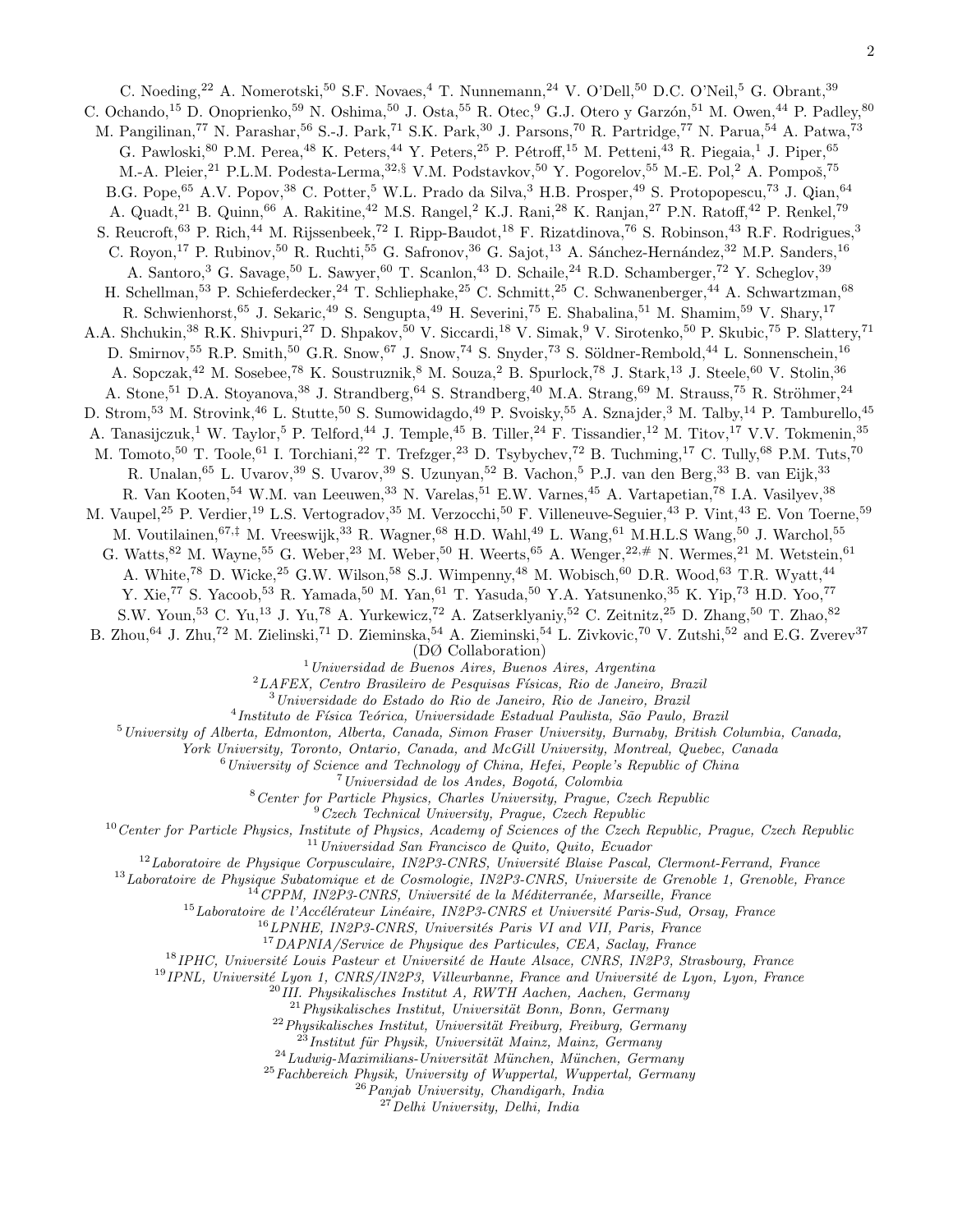Tata Institute of Fundamental Research, Mumbai, India

<sup>29</sup> University College Dublin, Dublin, Ireland

Korea Detector Laboratory, Korea University, Seoul, Korea

SungKyunKwan University, Suwon, Korea

CINVESTAV, Mexico City, Mexico

<sup>33</sup> FOM-Institute NIKHEF and University of Amsterdam/NIKHEF, Amsterdam, The Netherlands

Radboud University Nijmegen/NIKHEF, Nijmegen, The Netherlands

Joint Institute for Nuclear Research, Dubna, Russia

<sup>36</sup> Institute for Theoretical and Experimental Physics, Moscow, Russia

Moscow State University, Moscow, Russia

Institute for High Energy Physics, Protvino, Russia

Petersburg Nuclear Physics Institute, St. Petersburg, Russia

<sup>40</sup> Lund University, Lund, Sweden, Royal Institute of Technology and Stockholm University, Stockholm, Sweden, and

Uppsala University, Uppsala, Sweden

<sup>41</sup> Physik Institut der Universität Zürich, Zürich, Switzerland

 $\overline{A}^{12}$ Lancaster University, Lancaster, United Kingdom

Imperial College, London, United Kingdom

University of Manchester, Manchester, United Kingdom

University of Arizona, Tucson, Arizona 85721, USA

Lawrence Berkeley National Laboratory and University of California, Berkeley, California 94720, USA

<sup>47</sup> California State University, Fresno, California 93740, USA

University of California, Riverside, California 92521, USA

Florida State University, Tallahassee, Florida 32306, USA

 $^{50}\,Fermi$  National Accelerator Laboratory, Batavia, Illinois 60510, USA

University of Illinois at Chicago, Chicago, Illinois 60607, USA

Northern Illinois University, DeKalb, Illinois 60115, USA

Northwestern University, Evanston, Illinois 60208, USA

Indiana University, Bloomington, Indiana  $47405$ , USA

University of Notre Dame, Notre Dame, Indiana 46556, USA

Purdue University Calumet, Hammond, Indiana 46323, USA

Iowa State University, Ames, Iowa 50011, USA

University of Kansas, Lawrence, Kansas 66045, USA

Kansas State University, Manhattan, Kansas 66506, USA

Louisiana Tech University, Ruston, Louisiana 71272, USA

University of Maryland, College Park, Maryland 20742, USA

Boston University, Boston, Massachusetts 02215, USA Northeastern University, Boston, Massachusetts 02115, USA

University of Michigan, Ann Arbor, Michigan 48109, USA

Michigan State University, East Lansing, Michigan 48824, USA

University of Mississippi, University, Mississippi 38677, USA

University of Nebraska, Lincoln, Nebraska 68588, USA

Princeton University, Princeton, New Jersey 08544, USA

State University of New York, Buffalo, New York 14260, USA

Columbia University, New York, New York 10027, USA University of Rochester, Rochester, New York 14627, USA

State University of New York, Stony Brook, New York 11794, USA

Brookhaven National Laboratory, Upton, New York 11973, USA

Langston University, Langston, Oklahoma 73050, USA

University of Oklahoma, Norman, Oklahoma 73019, USA

Oklahoma State University, Stillwater, Oklahoma 74078, USA

Brown University, Providence, Rhode Island 02912, USA

University of Texas, Arlington, Texas 76019, USA

Southern Methodist University, Dallas, Texas 75275, USA Rice University, Houston, Texas 77005, USA

University of Virginia, Charlottesville, Virginia 22901, USA

University of Washington, Seattle, Washington 98195, USA

(Dated: May 6, 2007)

We report on a search for charge-1/3 third-generation leptoquarks (LQ) produced in  $p\bar{p}$  collisions at  $\sqrt{s} = 1.96$  TeV using the D0 detector at Fermilab. Third generation leptoquarks are assumed to be produced in pairs and to decay to a tau neutrino and a  $\bar{b}$  quark with branching fraction B. We place upper limits on  $\sigma(p\bar{p} \to LQ\bar{LQ}) \times B^2$  as a function of the leptoquark mass  $M_{LQ}$ . Assuming  $B =$ 1, we exclude at the 95% confidence level third-generation scalar leptoquarks with  $M_{LO} < 229$  GeV.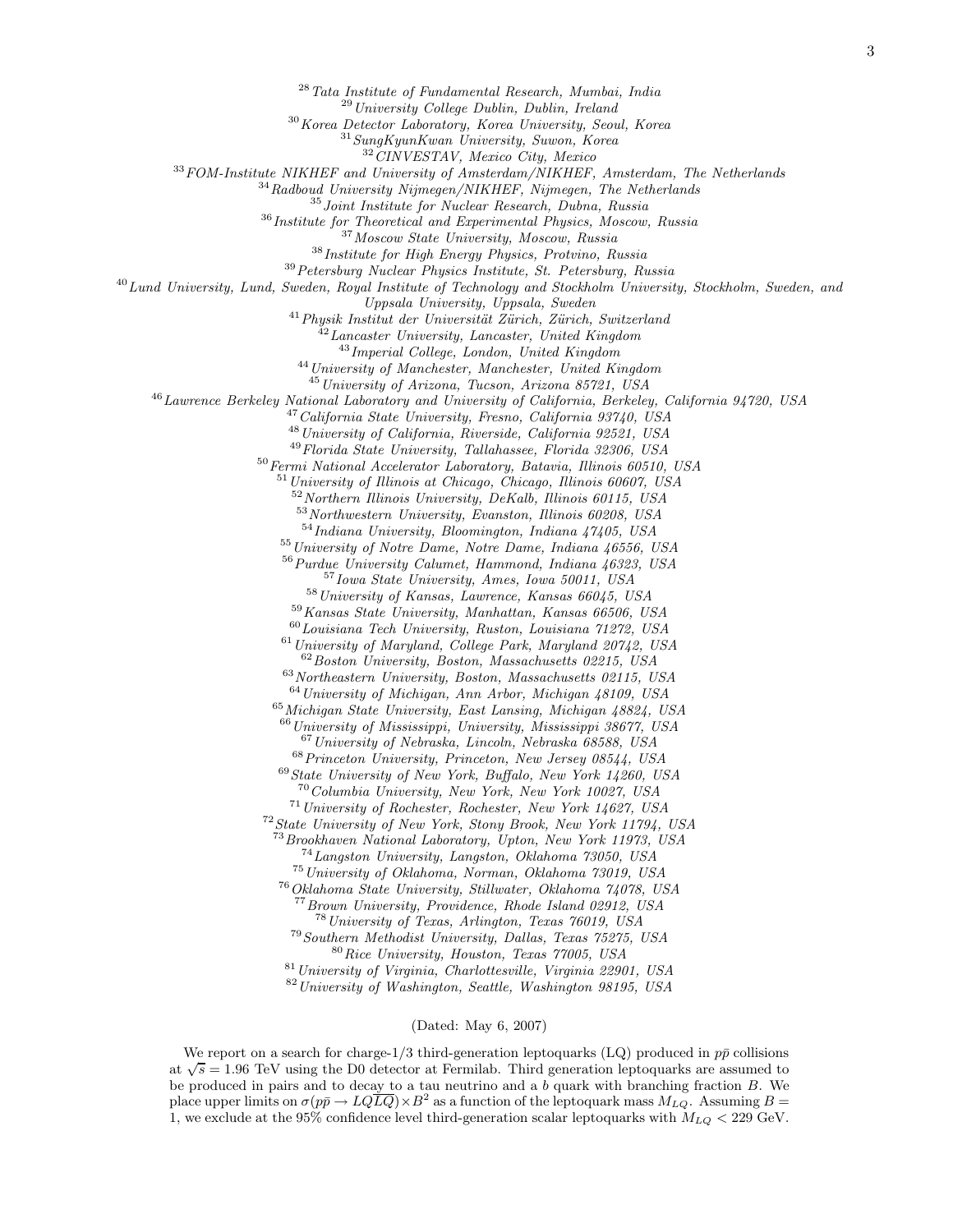Leptoquarks (LQ) are bosons predicted in many extensions of the standard model (SM) [1]. They carry both nonzero lepton and color quantum numbers and decay to a lepton and quark (or antiquark). To satisfy experimental limits on lepton number violation, on flavor-changing neutral currents, and on proton decay, leptoquarks of mass accessible to current collider experiments are constrained to couple to only one generation of leptons and quarks [2]. Therefore, only leptoquarks that couple within a single generation are considered here.

This Letter reports the results of a search for charge- $1/3$  third-generation leptoquarks produced in  $p\bar{p}$  collisions at  $\sqrt{s} = 1.96 \text{ TeV}$ . We assume that leptoquarks are produced in pairs by  $q\bar{q}$  annihilation or  $q\bar{q}$  fusion, i.e.,  $p + \bar{p} \rightarrow LQ + \overline{LQ} + X$ . These processes are independent of the unknown leptoquark-lepton-quark coupling, and the pair production cross section has been calculated including next-to-leading order terms for scalar leptoquarks [3]. Such leptoquarks would decay into either a  $\nu_{\tau}$  plus a b quark or a  $\tau$  lepton plus a t quark. We search for the decay signature where both leptoquarks decay via  $LQ \rightarrow \nu_{\tau} + b$  with branching fraction B, resulting in a  $\nu_{\tau} \bar{\nu}_{\tau} b \bar{b}$  final state. Upper limits on the cross section times  $B^2$  as a function of leptoquark mass  $(M_{LQ})$  are measured and then used to determine lower limits on  $M_{LQ}$  assuming they are scalar for which the calculated cross section is lower and better determined than that for vector leptoquarks which have only been calculated to leading order [4]. Previous limits from Fermilab Run I data were reported by both the D0 [5] and CDF [6, 7] collaborations based on significantly smaller integrated luminosities and at a slightly lower center-of-mass energy compared with the Run II data available now.

The upgraded Run II D0 detector [8] consists of layered systems surrounding the interaction point. Closest to the beam are the silicon microstrip tracker and a central fiber tracker, both immersed in the field of a 2 T solenoid. These measure the momenta of charged particles and reconstruct primary and secondary vertices. Jets and electrons are reconstructed using the pattern of energy deposited in three uranium/liquid-argon calorimeters outside the tracking system with a central section covering  $|n| < 1.1$  and two end calorimeters housed in separate cryostats covering the regions up to  $|\eta| \approx 4$  (where  $\eta$  $=-\ln[\tan(\theta/2)]$  is the pseudorapidity, and  $\theta$  is the polar angle with respect to the proton beam direction). Jet reconstruction uses a cone algorithm [9] with radius  $\mathcal{R} = \sqrt{(\Delta \eta)^2 + (\Delta \phi)^2} = 0.5$  in pseudorapidity and azimuthal angle  $(\phi)$  space about the jet's axis. The jet energy scale was calibrated using the transverse energy balance in photon-plus-jet events [10]. A muon system outside the calorimeters consists of a layer of drift tubes and scintillation counters before 1.8 T iron toroids and

two similar layers outside the toroids. Identified muons were required to have hits in both the wire chambers and scintillation counters and were matched to a central track which determined their momenta. The missing transverse energy,  $\not\hspace{-.05in}{E_T}$ , was determined by the vector sum of the transverse components of the energy deposited in the calorimeter and the  $p_T$  of detected muons.

Data collection used a three level trigger system and two trigger selections were analyzed for the results presented here. The first, called the missing energy trigger here, used missing energy plus jets elements. At Level 1 it required at least three calorimeter trigger towers with  $E_T > 5$  GeV, where a trigger tower spans  $\Delta \phi \times \Delta \eta = 0.2 \times 0.2$ . The vector sum of all jets' transverse momenta, defined as  $#_T \equiv |\sum_{\text{jets}} \vec{p_t}|$ , was required to be greater than 20 GeV at Level  $2^{\infty}$  and greater than 30 GeV at Level 3. For 16% of the integrated luminosity, the acoplanarity, defined as the azimuthal angle between the two leading jets, was required to be less than 169◦ and the  $H_T \equiv \sum_{\text{jets}} |\vec{p_t}|$  be greater than 50 GeV. An integrated luminosity of 360 pb<sup>−</sup><sup>1</sup> [11] was collected with this trigger. The second trigger, called the muon trigger here, used muon and jet elements to increase the acceptance for events where one of the b jets was identified by its associated muon. At Level 1 it required at least one muon candidate and at least one calorimeter trigger tower with  $E_T > 3$  GeV. Higher jet thresholds were imposed at Level 2 and finally 25 GeV at Level 3. An integrated luminosity of  $425$  pb<sup>-1</sup> was collected with the muon trigger. These missing energy and muon triggers were not independent and only the  $65$  pb<sup>-1</sup> of the muon trigger data sample which does not overlap was used for the combined result.

Signal samples for leptoquark masses between 150 and 400 GeV were generated with pythia 6.202 [12]. Instrumental background comes mostly from QCD multijet processes with false  $\not\!\!E_T$  arising from mismeasurement, and dominates the low  $\not\!\!E_T$  region. Physics backgrounds are SM processes with real  $E_T$  and were estimated from Monte Carlo (MC) simulations. The most important are leptonic decays of  $W/Z$  bosons plus jets with  $Z \rightarrow \nu \bar{\nu}$ or when a lepton remains unidentified or is misidentified as a hadron, and processes which produce top quarks. For all MC samples except  $t\bar{t}$  and single top quark, the next-to-leading order cross sections were obtained from Ref. [13]. Cross sections for  $t\bar{t}$  and single top quark production were taken from Ref. [14] and [15], respectively. At the parton level, single top quark MC events were generated with comphep 4.4 [16], and alpgen [17] was used for all other samples. These events were then processed with PYTHIA which performed showering and hadronization. An average of 0.8 minimum bias events was superimposed on each MC event to match the number of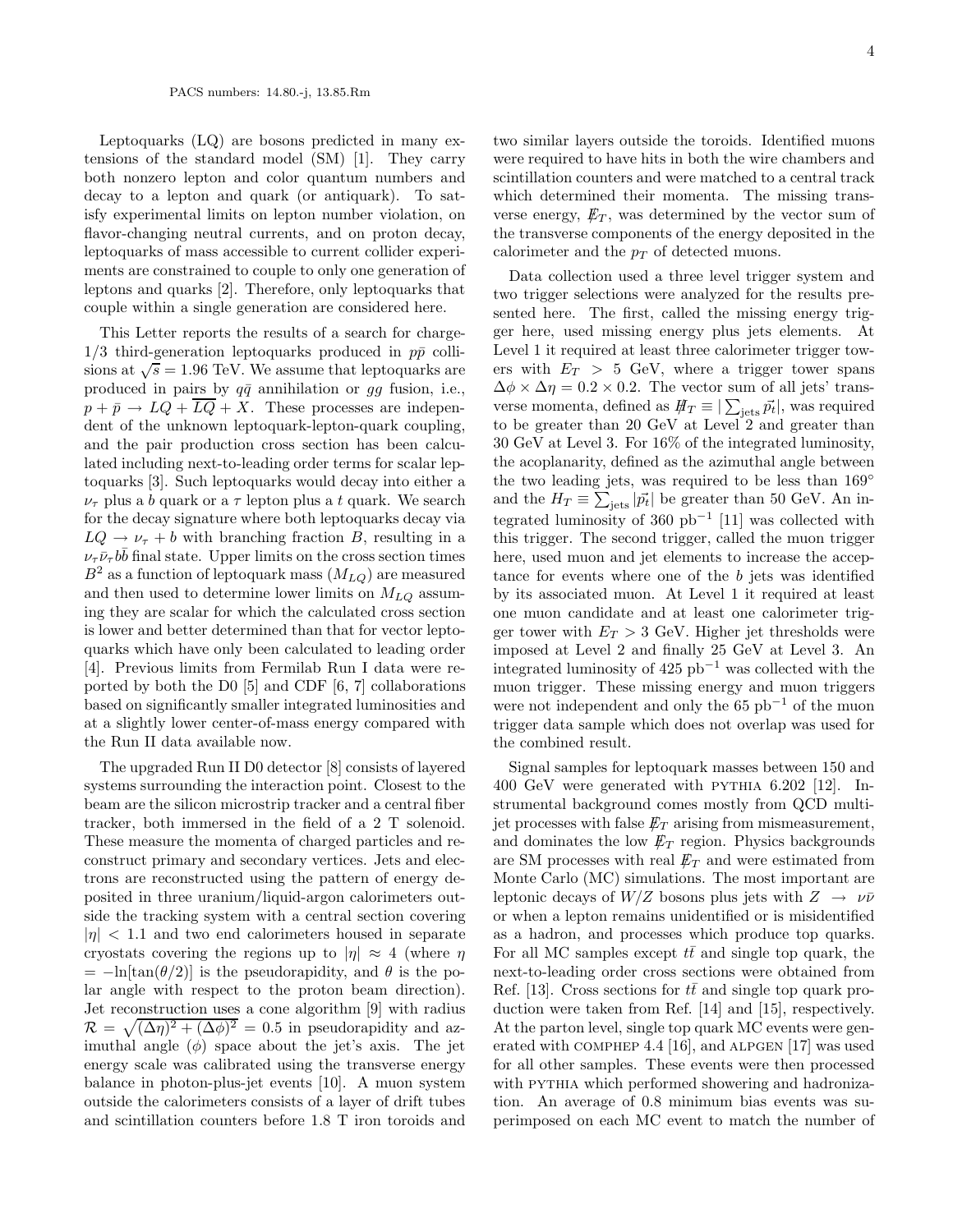TABLE I: Predicted numbers of signal and background events before b tagging and after all requirements (statistical errors only).

| Data sample                         | Missing energy trigger 360 $pb^{-1}$ |                   | Muon trigger 425 $pb^{-1}$ |                    |
|-------------------------------------|--------------------------------------|-------------------|----------------------------|--------------------|
| Process                             | Pretag requirements                  | All requirements  | Pretag requirements        | All requirements   |
| $W \rightarrow \mu \nu + j j$       | $108 \pm 6$                          | $0.28 \pm 0.11$   | $100 \pm 7$                | $0.06 \pm 0.06$    |
| $W \rightarrow e\nu + i i$          | $160 \pm 14$                         | $0.02 \pm 0.01$   | $6\pm3$                    | 0                  |
| $W \rightarrow \tau \nu + i i$      | $396 \pm 36$                         | $0.17 \pm 0.05$   | $7~\pm~5$                  |                    |
| $Z \rightarrow \nu \bar{\nu} + i i$ | $603 \pm 18$                         | $0.45 \pm 0.16$   | $25 \pm 4$                 |                    |
| $t\bar{t}$ and single top           | $36 \pm 1$                           | $1.42 \pm 0.11$   | $18 \pm 0.6$               | $0.80 \pm 0.11$    |
| $W/Z + c\bar{c}$                    | $18 \pm 1$                           | $0.46 + 0.11$     | $3.01 \pm 0.49$            | $\pm$ 0.12<br>0.21 |
| $Z+b\bar{b}$                        | $6\pm1$                              | $0.67 \pm 0.08$   | $1.89 \pm 0.20$            | $0.22 \pm 0.06$    |
| $W + bb$                            | $8 \pm 1$                            | $0.59 \pm 0.11$   | $4.43 \pm 0.38$            | $0.41 \pm 0.11$    |
| Total SM expected                   | $1335 \pm 43$                        | $\pm$ 0.3<br>4.1  | $165 \pm 10$               | $1.7 \pm 0.2$      |
| QCD contribution                    | $40 \pm 40$                          | $\langle 0.1$     | $6\pm 6$                   | $\langle 0.2$      |
| Data                                | 1241                                 |                   | 146                        | $\Omega$           |
| Signal $M_{LQ} = 200 \text{ GeV}$   | $34 \pm 1$                           | $\pm$ 0.3<br>10.1 | $9.6 \pm 0.4$              | $3.8 \pm 0.2$      |
| Signal acceptance                   | 35.9%                                | $10.4\%$          | $8.4\%$                    | $3.3\%$            |

additional collisions observed in data. The resulting samples were processed using a full geant simulation of the D0 detector [18].  $CTEQ5L$  [19] was used as the parton density function in all cases.

For both data samples, a set of preselection requirements was applied prior to b tagging in order to reduce the number of events from QCD multijet and  $W/Z +$ jets processes. Values for preselection cuts and jet quality criteria were driven by trigger requirements. To reject  $W \to \ell \nu$  decays, a veto was applied to events with isolated electrons or muons with  $p_T > 5$  GeV. Likewise, events containing a track with tighter isolation cuts and with  $p_T > 5$  GeV were rejected to reduce the contribution of leptons which remained unidentified. The number of events with mismeasured  $E_T$  was reduced by requiring that the primary vertex be within  $\pm 60$  cm in the beam direction from the center of the detector and by eliminating those where the  $\not\!\!E_T$  direction and a jet overlapped in  $\phi$ . For the missing energy trigger sample, events were required to have  $E_T > 70$  GeV, the leading jet was required to have  $|\eta| < 1.5$  and  $p_T > 40$  GeV, and, for events without muons, scalar  $H_T > 110$  GeV. For the muon triggered sample, the preselection required a muon with  $p_T > 4$  GeV and a leading jet with  $|\eta| < 1.5$ and  $p_T > 40$  GeV ( $> 50$  GeV if not associated with a muon). Additional requirements were a second jet with  $p_T > 20$  GeV,  $H_T > 50$  GeV and  $E_T > 70$  GeV. The numbers of pre-selected events in both samples and their estimated sources are given in Table I.

Figure 1 shows distributions of  $\not\hspace{-1.2mm}E_{T}$  and  $H_{T}$  with the signal LQ and background SM events normalized to the total integrated luminosity. The data samples reproduce the SM expectations for  $E_T > 90$  GeV indicating that contributions from QCD multijet processes are small in this range. The contribution from these events is estimated from the  $\not\!\!E_T$  distribution below 70 GeV by a fit to an exponential after subtracting SM contributions. This

is similar to the technique used in our search for scalar bottom quarks [20] and total, for  $E_T > 70$  GeV,  $40 \pm 40$ events and  $6 \pm 6$  events in the missing energy and muon trigger samples, respectively. After b tagging, which is described below, the contributions from this source are less than 0.1 and 0.2 events respectively, and a value of 0 events was conservatively used for limit calculations.

Backgrounds with light flavor jets were reduced by requiring the presence of b-tagged jets. We used jets that



FIG. 1: The  $\not\!\!E_T$  distributions and the scalar  $H_T$  (with  $E_T > 70$  GeV) distributions before b tagging for data (points) compared to SM background (solid histogram). The missing energy trigger sample is given in (a) and (b) and the muon trigger sample in (c) and (d). The shaded histograms are the expected contribution for a 200 GeV LQ signal.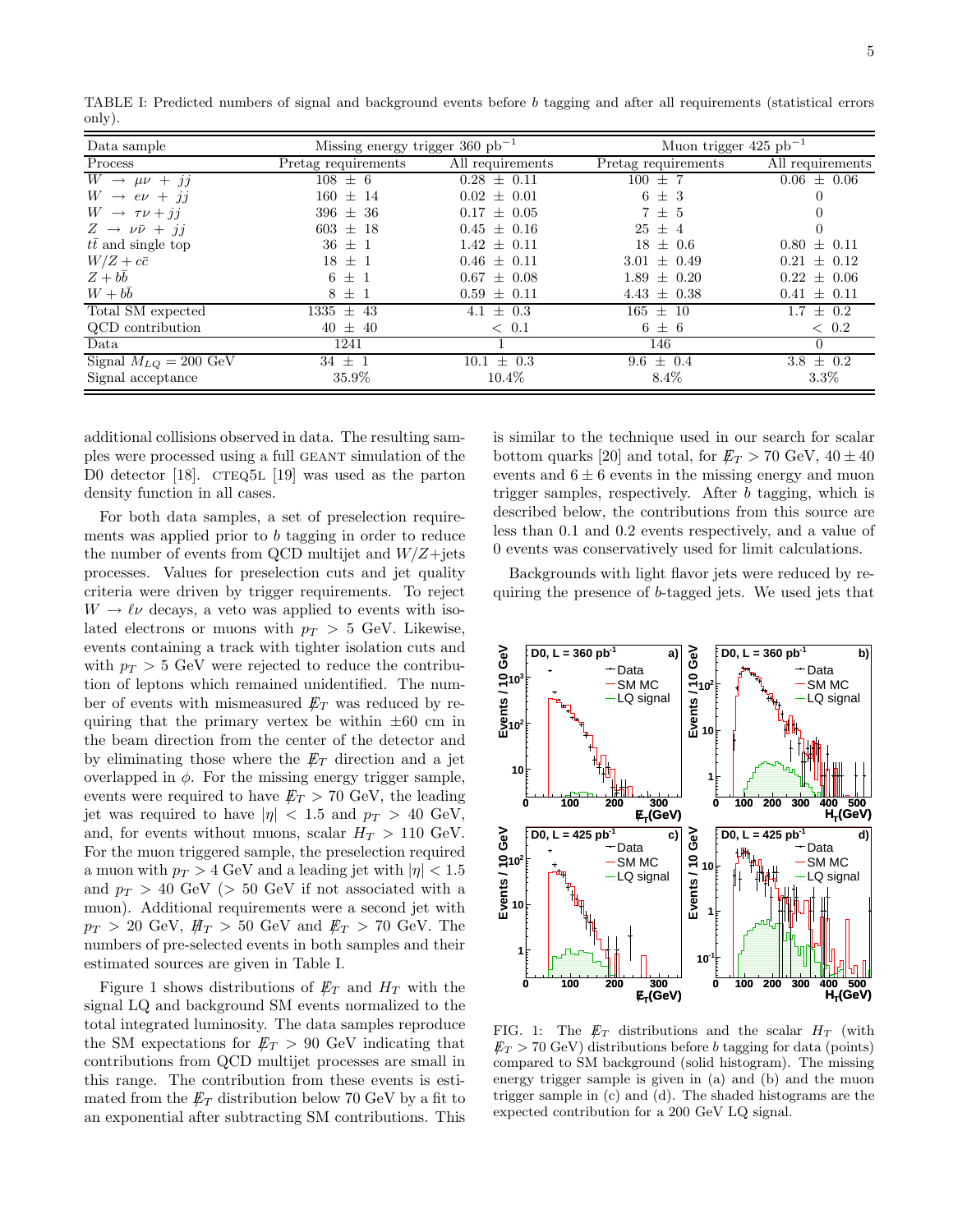TABLE II: Numbers of observed and predicted events after final selection, the effective signal acceptance (with total error), and the observed and expected 95% C.L. cross section limits as a function of  $M_{LQ}$ . Scalar cross sections were used to calculate the expected numbers of signal events.

| $M_{LQ}$<br>GeV | $(E_T, H_T)^a$<br>GeV | Data<br>events | $SM \pm stat \pm sys$<br>events | Signal $\pm$ stat $\pm$ sys<br>events | Effective<br>$acceptance (\%)$ | $\sigma$ 95% C.L. limit<br>$obs./exp.$ (pb) |
|-----------------|-----------------------|----------------|---------------------------------|---------------------------------------|--------------------------------|---------------------------------------------|
| 170             | (70, 110)             | 4              | $7.3 \pm 0.4 \pm 1.7$           | $27.0 \pm 0.6 \pm 4.6$                | $10.4 \pm 1.5$                 | 0.163/0.232                                 |
| <b>200</b>      | (90, 150)             |                | $4.3 \pm 0.3 \pm 1.0$           | $10.7 \pm 0.3 \pm 1.7$                | $11.1 \pm 1.6$                 | 0.101/0.163                                 |
| 220             | (90, 190)             |                | $3.3 \pm 0.3 \pm 0.7$           | $5.8 \pm 0.2 \pm 0.9$                 | $11.5 \pm 1.6$                 | 0.097/0.142                                 |
| 240             | (90, 190)             |                | $3.3 \pm 0.3 \pm 0.7$           | $3.7 \pm 0.1 \pm 0.6$                 | $13.6 \pm 2.0$                 | 0.081/0.119                                 |
| 280             | (90, 190)             |                | $3.3 \pm 0.3 \pm 0.7$           | $1.3 \pm 0.0 \pm 0.2$                 | $15.5 \pm 2.2$                 | 0.071/0.105                                 |
| 320             | (90, 190)             |                | $3.3 \pm 0.3 \pm 0.7$           |                                       | $17.5 \pm 2.5$                 | 0.063/0.092                                 |
| 360             | (90, 190)             |                | $3.3 \pm 0.3 \pm 0.7$           |                                       | $18.9 \pm 2.7$                 | 0.058/0.085                                 |
| 400             | (90, 190)             |                | $3.3 \pm 0.3 \pm 0.7$           |                                       | $21.6 \pm 3.1$                 | 0.051/0.074                                 |

 ${}^aE_T$  > 70 GeV,  $H_T$  >140 GeV applied to all muon-tagged events.

contained either tracks with a significant impact parameter or muons to select b-jet candidates. Events were required to have two b tags with at least one passing the impact parameter criterion. For events selected with the muon trigger, a b jet tagged using a reconstructed muon in proximity to a jet was required. Otherwise, the events from both trigger samples were treated in an identical way for the remainder of the analysis.

We assigned a b probability to a jet based on properties such as the existence of tracks with a significant impact paramater that indicated the presence of a secondary vertex. The algorithm [21] required at least two tracks in a jet, each with a hit in the silicon tracker. Tagging probabilities in simulated jets used parameterizations derived from data. The probability of a jet to be of light flavor was derived and required to be less than  $2\%$ , which yielded a b-tag efficiency of about  $45\%$  per b jet. This choice maximized the expected LQ mass limits after all other cuts were applied.

Muon-tagged jets were also considered b-jet candidates. Muon thresholds were raised to  $p_T^{\mu} > 6$  GeV to suppress contributions from  $\pi/K$  decays. Remaining backgrounds from W boson decays to muons were due to accidental overlap of a muon with a nearby jet. We required that the sum of track  $p_T$  in a cone of 0.5 around the muon be greater than 10 GeV, and that the approximate  $p_T$  of the muon relative to the jet's axis,  $\Delta \mathcal{R}_{\mu-\rm jet}\times p_T^{\mu}$ , be less than 3.5 GeV, as muons originating from jets are closer to the jet axis for higher values of  $p_T$  [22]. These requirements are not independent and combining them was found to reduce the W boson background by 95% while keeping 77% of the signal. Muon tagging has a b-tag efficiency of about 11% with less than 0.5% of light flavored jets passing the tag criteria.

Since signal events are dominated by high energy b jets, the quantity  $X_{jj} \equiv (p_T^{\text{tag}2} + p_T^{\text{tag}2})/(\Sigma_{\text{jets}} p_T)$  was defined, with the muon  $p_T$  included in the  $p_T$  of the tagged jet, where applicable. We required  $X_{ij} > 0.8$  which was found to significantly reduce the contribution from top quark pair events. Since  $\not\!\!E_T$  and  $H_T$  increase for higher

values of  $M_{LQ}$ , we optimized the requirements on these parameters as a function of leptoquark mass by maximizing  $S/\sqrt{B}$ , where S and B are estimated signal and background rates. The values used for the minimum  $H_T$ and  $E_T$  are given in Table II and were applied only to the double b vertex tagged sample. For the muon-tagged events, the  $H_T > 140$  GeV requirement was applied, and the  $\not\!\!E_T$  cut remained at 70 GeV as these events have a smaller contribution from light flavor jets.

Results of the final event selection along with predicted numbers for signal  $(M_{LQ} = 200 \text{ GeV})$  and SM backgrounds are listed in Table I. The latter originate mostly from  $W/Z + b\bar{b}$  production and top quark events.

Sources of systematic uncertainties include errors in the determination of the integrated luminosity (6.1%) [11] and SM cross sections (15%). Trigger and jet selection efficiencies were measured with data and their contribution to the systematic errors is small. Jet energies and  $\not\hspace{-.05in}{E_T}$  were varied within the energy scale correction uncertainty, and the impact on signal acceptance and background rates was determined with MC to be 3% and 10% respectively. Jet b-tagging efficiency uncertainties are 12% for signal and 11% for background.

One event remains in the combined data sample for the selection criteria used for all points with  $M_{LO} \geq 200$  GeV. This is consistent with the  $3.3 \pm 0.3 \pm 0.7$  expected events from SM processes. The probability of the observed deficit is 16%. The 95% C.L. upper limits on the  $\sigma(p\overline{p} \to LQ\overline{LQ} \to \nu\bar{\nu}b\bar{b}) \times B^2$  were obtained using the techniques in Ref. [23]. The effective signal acceptances of the combined sample (normalized to 360 pb−<sup>1</sup> ), numbers of events, and the resulting limits as functions of  $M_{LQ}$  are summarized in Table II.

Figure 2 shows the cross section limit as a function of  $M_{LO}$ . Limits on the scalar leptoquark mass were obtained by the intersections of the observed 95% C.L. cross section limits with the lower bounds of a next-to-leading order calculation for which variation of the renormalization scale  $\mu$  from  $0.5M_{LQ}$  to  $2M_{LQ}$  and the PDF uncertainties [24] were included. If  $B(LQ \rightarrow \nu_{\tau} b) = 1$  is